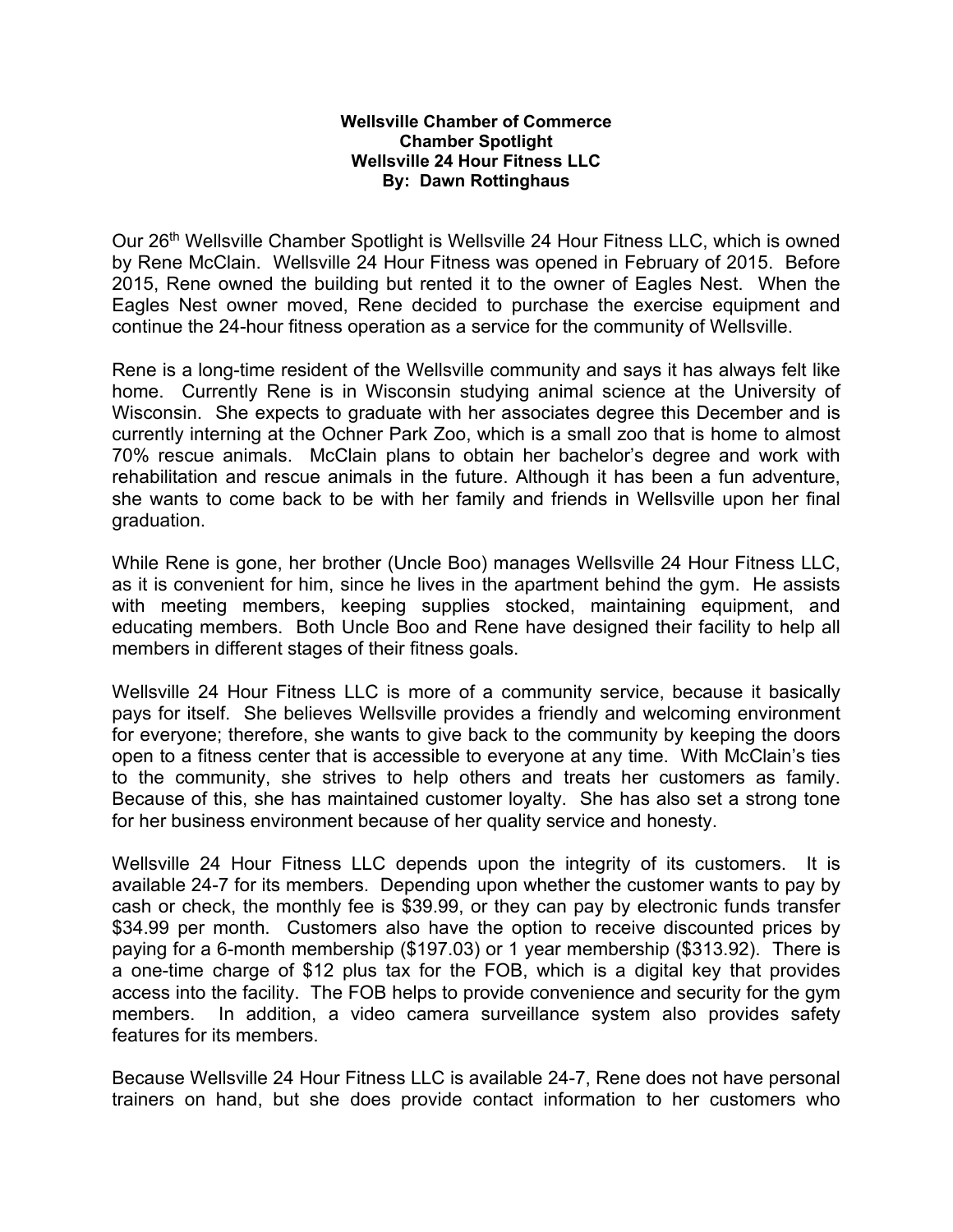request one-on-one training experiences. Once the customer contacts the personal trainers; however, it is their responsibility to negotiate finances and time availabilities.

During Covid-19, Rene McClain had to shut down her facility for a time. Because Wellsville 24 Hour Fitness LLC is reliant upon its gym members for sustainability, she had become worried that she was going to have to close her doors permanently. However, with the community's support, she was able to sustain the difficult time and maintain operations once she was allowed to re-open her doors.

Within the next couple of years, Rene is looking to upgrade equipment, and possibly expand with a privacy fence to extend into the yard next to the building. This will allow customers to exercise outside and possibly add a cross-fit extension to the gymnasium. She also plans to paint the outside of the building this summer to increase its curb appeal, as well.

If you are interested in learning more about Wellsville 24 Hour Fitness, visit them on Facebook. They are located at 402 Main Street, Wellsville. Also, feel free to call Rene MClain if you have any questions at (913) 206-0227.